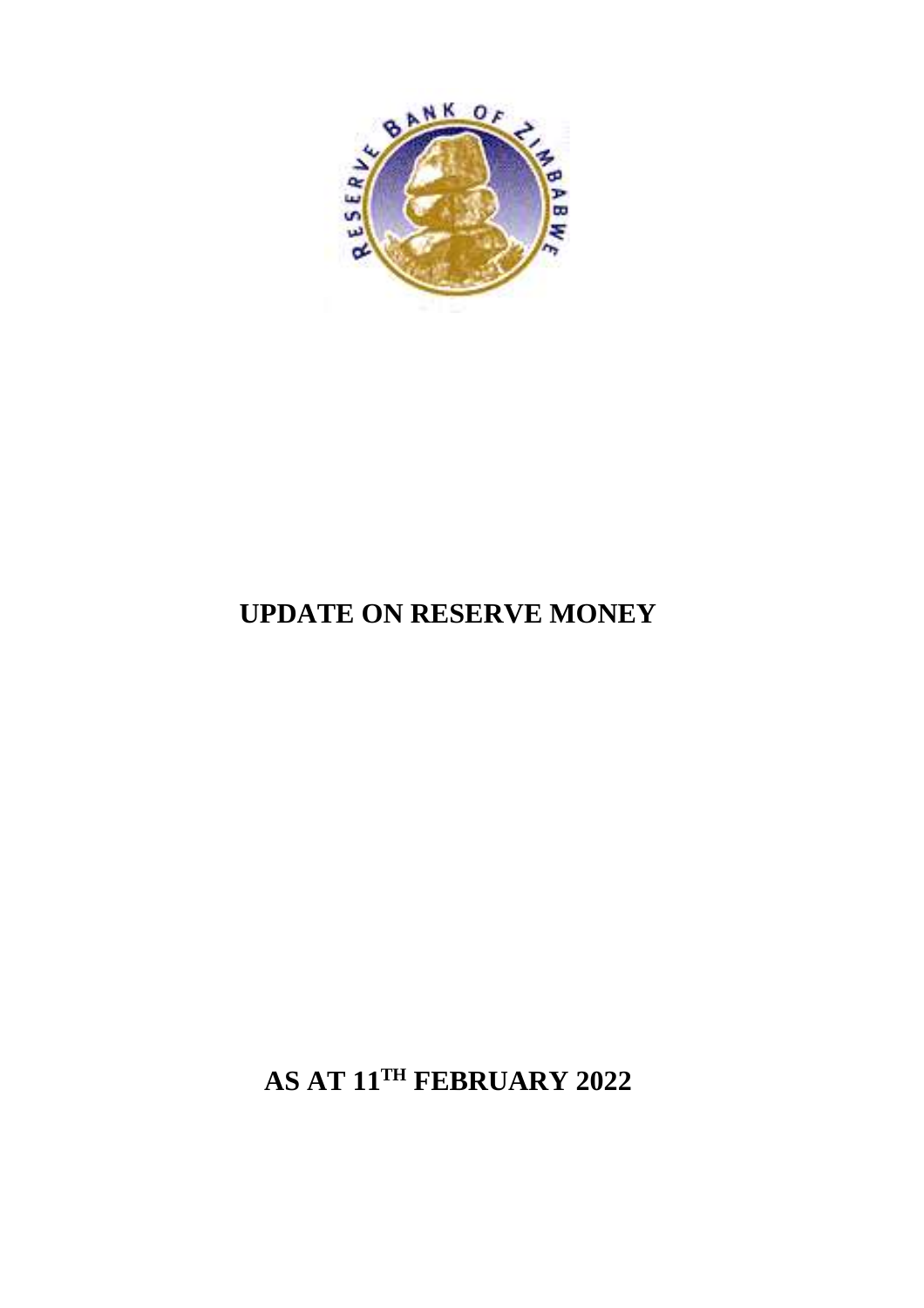## **RESERVE MONEY**

- 1. Reserve money increased by ZW\$352.56 million to ZW\$26.76 billion during the week ending  $11<sup>th</sup>$  February 2022, compared to the previous week's position of ZW\$26.41 billion.
- 2. The rise in reserve money largely reflected an increase of ZW\$388.65 million in required reserves. Partially offsetting the increase were decreases of ZW\$33.83 million and ZW\$2.26 million in currency issued and banks' liquidity (RTGS balances) at the Reserve Bank, respectively.

|                                                              |          |          |         |                |                |            |             | <b>PRELIMINARY ESTIMATES</b>       |                                    |                                    |  |
|--------------------------------------------------------------|----------|----------|---------|----------------|----------------|------------|-------------|------------------------------------|------------------------------------|------------------------------------|--|
|                                                              | $Jun-21$ | $Jul-21$ | Aug -21 | <b>Sep -21</b> | <b>Oct -21</b> | $Nov - 21$ | Dec -21 $*$ | Week<br><b>Ending</b><br>28 Jan-22 | Week<br><b>Ending</b><br>04 Feb-22 | Week<br><b>Ending</b><br>11 Feb-22 |  |
| Currency<br>Issued by<br><b>RBZ</b>                          | 3.90     | 4.51     | 4.75    | 4.77           | 4.81           | 4.91       | 5.15        | 5.10                               | 5.00                               | 4.96                               |  |
| Banking<br>Sector<br>Deposits at<br><b>RBZ</b>               | 20.95    | 20.43    | 23.74   | 21.47          | 19.54          | 23.28      | 20.79       | 22.34                              | 21.41                              | 21.80                              |  |
| Statutory<br>(Required)<br>Reserves                          | 7.27     | 7.86     | 8.22    | 9.26           | 9.54           | 18.71      | 19.78       | 21.33                              | 20.41                              | 20.80                              |  |
| Banks'<br><b>RTGS</b><br>Liquidity                           | 13.68    | 12.57    | 15.53   | 12.22          | 10.00          | 4.57       | 1.01        | 1.01                               | 1.01                               | 1.01                               |  |
| Other<br>Deposits                                            | 0.00     | 0.00     | 0.00    | 0.00           | 0.00           | 0.00       | 0.00        | 0.00                               | 0.00                               | 0.00                               |  |
| <b>Reserve</b><br><b>Money</b>                               | 24.84    | 24.94    | 28.50   | 22.24          | 24.36          | 28.19      | 25.94       | 27.44                              | 26.41                              | 26.76                              |  |
| Currency<br>Issued/<br>Reserve<br><b>Money Ratio</b><br>(% ) | 15.68    | 18.09    | 16.67   | 18.18          | 19.76          | 17.40      | 19.86       | 18.59                              | 18.92                              | 18.54                              |  |

**Table 1: Reserve Money Developments (ZW\$ Billions)**